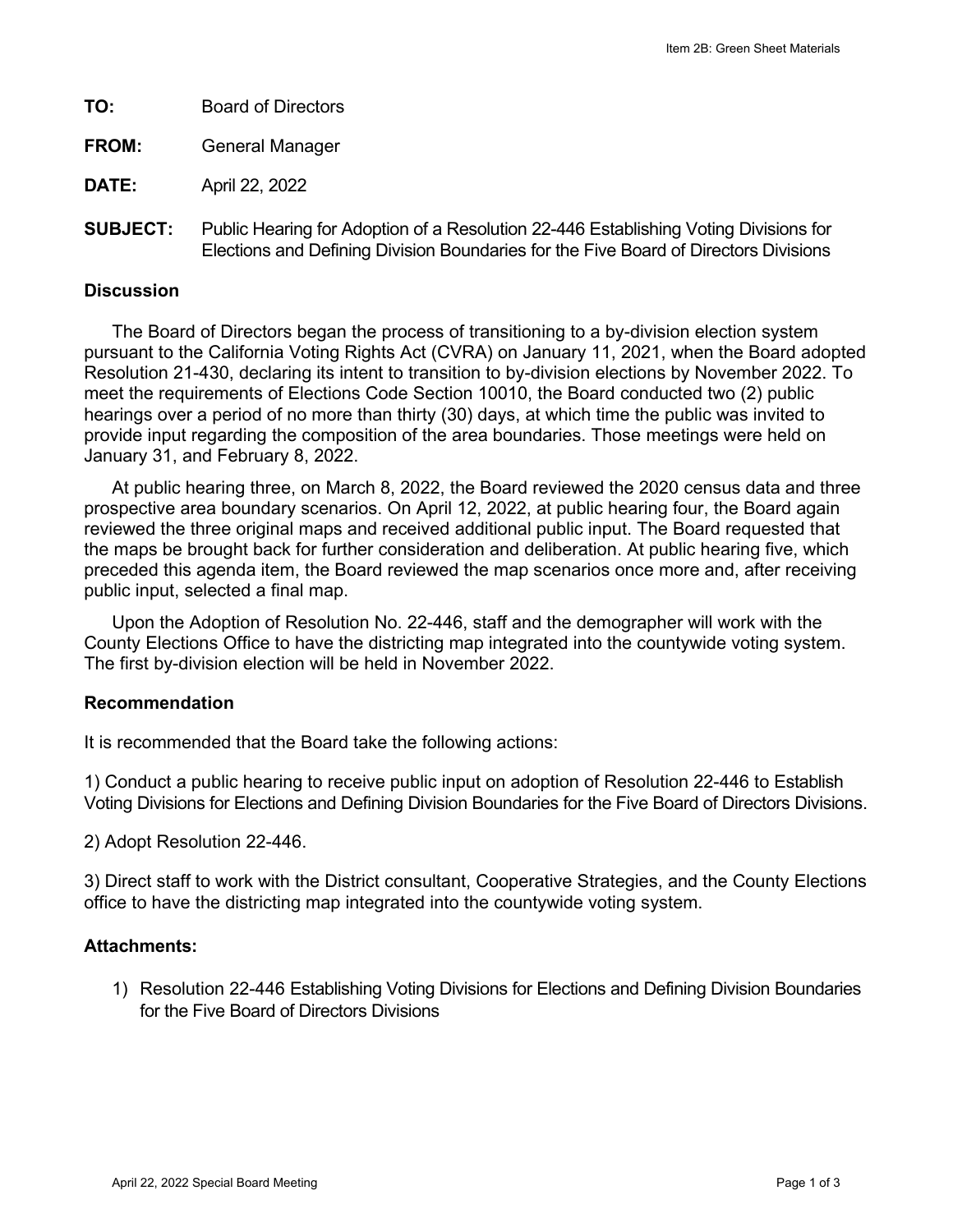## **RESOLUTION NO. 22-446**

# **A RESOLUTION OF THE BOARD OF DIRECTORS OF THE SAN SIMEON COMMUNITY SERVICES DISTRICT ESTABLISHING VOTING DIVISIONS FOR ELECTIONS AND DEFINING DIVISION BOUNDARIES PURSUANT TO ELECTIONS CODE SECTION 10010 AND 10650**

**WHEREAS,** the San Simeon Community Services District ("District") currently elects and is governed by five board members using an at-large election system; and

**WHEREAS**, subdivision (a) of Elections Code section 10650 authorizes a special district to, by resolution, require that the members of its governing body be elected using division-based elections without being required to submit the resolution to the voters for approval, in furtherance of the purposes of the California Voting Rights Act of 2001 ("CVRA"); and

**WHEREAS**, at its January 11, 2021 meeting, the District adopted Resolution No. 21-430, a resolution of intent to establish a district-based voting process pursuant to Elections Code section 10010, and the District subsequently hired a demographer to assist in the process; and

**WHEREAS**, in accordance with Elections Code section 10010, the District held two (2) public hearings (January 31, 2022 and February 8, 2022) before any maps of voting divisions were drawn, at which time input from the public on the proposed composition of the voting divisions was invited and heard; and

**WHEREAS**, on March 8, 2022, three (3) voting maps were presented and discussed at a public hearing at which the public was invited to provide input regarding communities of interest and other local factors; and

**WHEREAS**, on April 12, 2022, the District held a fourth public hearing to consider the three (3) voting maps, and public input was again invited and heard; and

**WHEREAS**, the District held a fifth public hearing on April 22, 2022, to consider the original three (3) voting maps, and public input was again invited and heard, and the District Board made a final map selection to be brought back to the Board for adoption; and

**WHEREAS**, it is the position of the District Board of Directors that the map attached hereto as Exhibit A, will best serve the interests of the San Simeon Community Services District and is consistent with the California Voting Rights Act and applicable law; and

**WHEREAS**, the purpose of this Resolution is to enact, pursuant to the Elections Code section 10650, a resolution providing for the by-division election of the Directors of the Board of Directors of the San Simeon Community Services District; and

**WHEREAS**, all other legal prerequisites to the adoption of this Resolution have occurred.

**NOW, THEREFORE,** the Board of Directors of the San Simeon Community Services District does hereby resolve, declare, determine, and order as follows:

- 1. The above recitals are true and correct and incorporated herein by this reference.
- 2. To further the purposes of the California Voting Rights Act of 2001, the Board of Directors of the San Simeon Community Services District hereby approves the division boundary map included as Exhibit "A" to this Resolution.
- 3. Beginning with the November 2022 election, members of the Board shall be elected on a